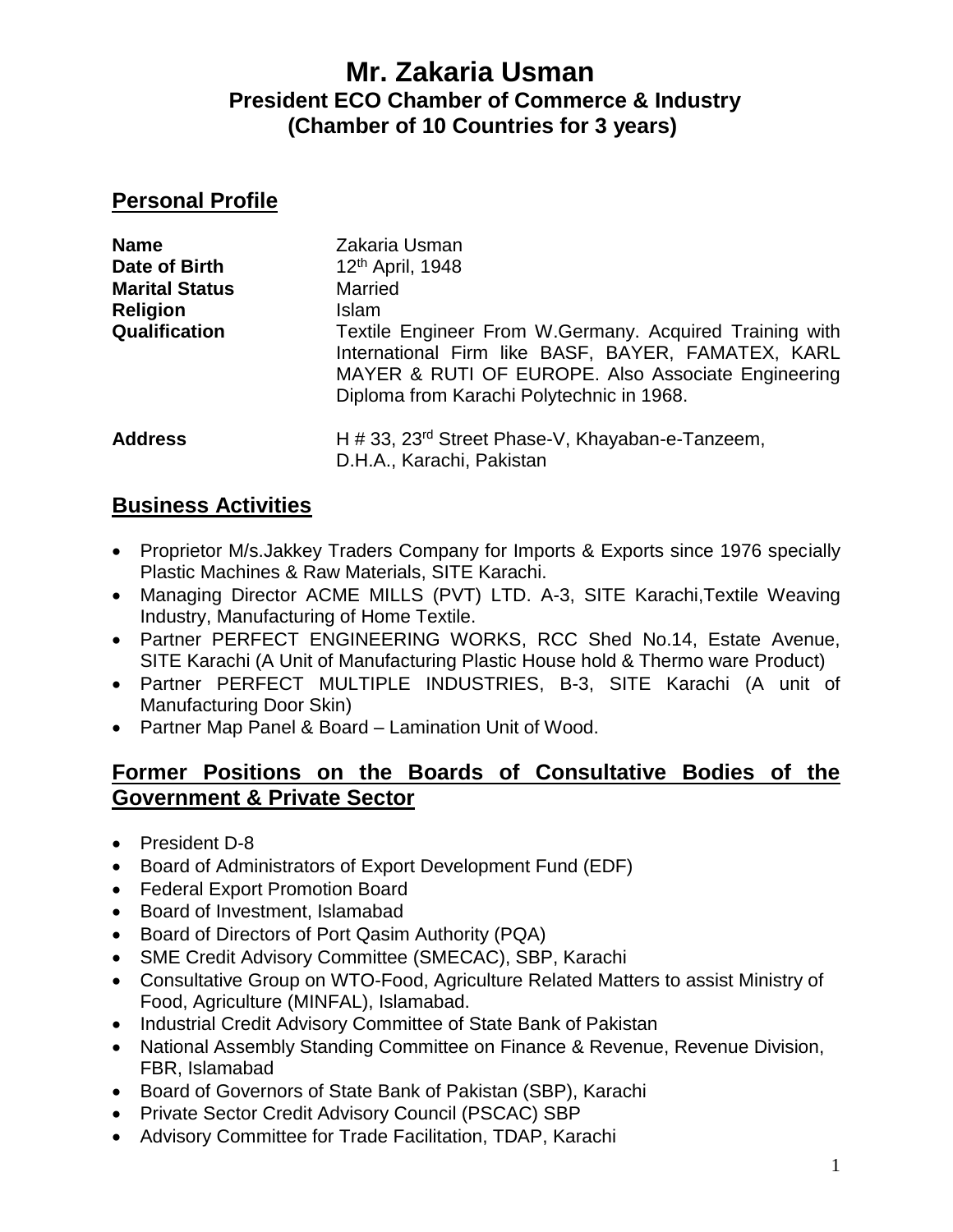- Revamping of Industrial Estate in Sindh, Planning & Development Department, Sindh Growth & Rural Revitalization Program (PMU), Government of Sindh, Karachi
- Committee on Expo Lahore (Pvt) Limited, Lahore
- Governing Body of Workers Welfare Fund
- Standing Committee on Commerce of National Assembly of Pakistan, Islamabad
- Divisional/District Committee of Low Cost Housing, Govt. of Sindh
- Export Promotion Committee on Exhibition, Delegations and Display Centres
- Board of SME Bank Limited, Finance Division, Islamabad
- National Electric Power Regulatory Authority (NEPRA), Islamabad
- Liaison Committee with Commissioner Office Karachi
- Indus ECO Region Steering Committee (IESC), Karachi

## **Past Positions**

| <b>President</b>          | <b>Pakistan Plastic Manufactures Association</b><br>1992-93, 1994-95, 1996-97, 1999-2000, 2001, 2003-04 &<br>2004-05 |
|---------------------------|----------------------------------------------------------------------------------------------------------------------|
| <b>President</b>          | <b>Cassette Manufacturers Group Association</b><br>1992-93, 1994-95, 1996-97, 1999-2000.                             |
| <b>Vice President</b>     | The Federation of Pakistan Chambers of Commerce &<br>Industry 2009-2010                                              |
| <b>Sr. Vice President</b> | Karachi Chamber of Comme1996-1997.                                                                                   |
| <b>Chairman</b>           | Council of Karachi's Industrial Association 2002-03                                                                  |
| <b>Chairman</b>           | SITE Association of Trade & Industry 2000-2001                                                                       |
| Chairman                  | <b>Chairman Sales Tex Committee of FPCCI</b>                                                                         |
| <b>Chairman</b>           | Taxation Committee of FPCCI 2004-2005, 2005-2006                                                                     |
| Chairman                  | Board of Technical Institute of Technology,<br>Lyari Govt. of Sindh.                                                 |
| <b>Chairman</b>           | Custom Committee SITE Association 1994-95, 1995-96 &<br>1996-97                                                      |
| <b>Chairman</b>           | <b>Custom Valuation Committee of Pakistan Plastic</b><br>Manufacturers Association 1998-99.                          |
| <b>Chairman</b>           | <b>SKILL Development Council at Karachi. Ministry of Labour</b><br>Manpower, Government of Pakistan.                 |
| <b>President</b>          | Society of Young Textile Engineering during student life<br>1967-68                                                  |